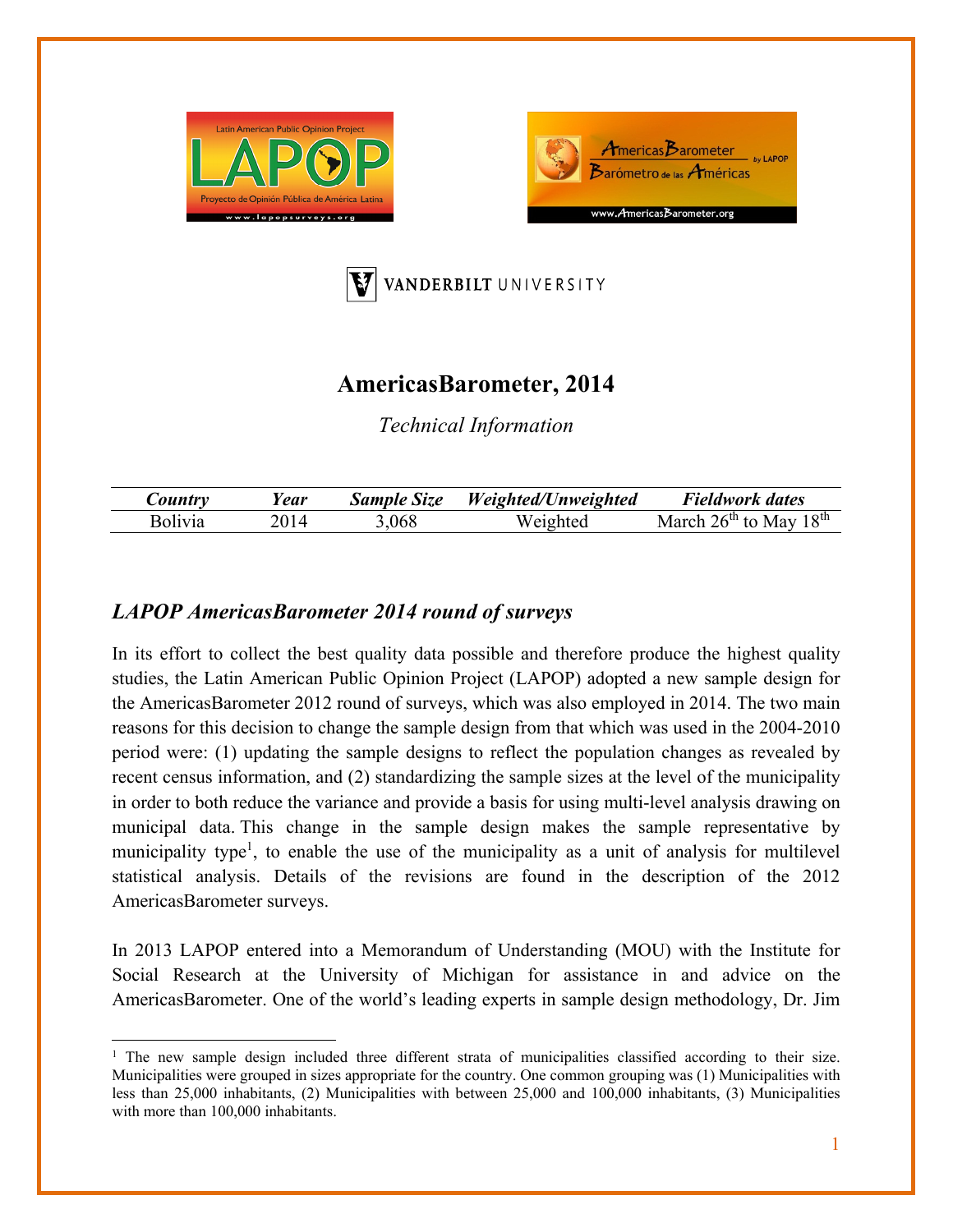Lepkowski, and his graduate students, advised us throughout the process. Over the course of a year we worked with Dr. Lepkowski and his team of graduate students to review each previously developed sample design and to secure their input and advice on new designs. Our colleagues at the University of Michigan, confirmed that LAPOP had already been following the best practices, within the limits of resources at our disposal, in its sample design. Our own review of the major update we carried out in 2012 sample design left us pleased in almost every respect. The effort to obtain a standard sample size per municipality/canton/parish did not have any adverse impact on intra-class correlation levels, yet has given us a basis for calculating context effects at the local level. In some particular cases, however, in the 2014 round we requested country teams to conduct specific alterations, like updating their sampling frame to take into consideration (if available) the new 2010-2011 national census information. We also asked teams to verify that the 2012 sample design continues to reflect and represent each country population structure and distribution.

Finally, after several rounds of consultations and technical discussions with experts at the ISR at the University of Michigan on how to update the 2012 samples for the 2014 round of surveys, LAPOP requested that countries to update their samples at the block level while retaining the same primary and sub-stratification units (i.e., *Estratopri, Municipalities and Census Segments)*  that were included in the 2012 sample. This means that users of prior AmericasBarometer surveys can do so knowing that the designs across time remain very similar, if not identical. Countries that had new population census available and did not experience significant population shifts or changes in their population distribution were asked to replicate the 2012 sample using the latest census information available and to replace the sampling points at the block level.

With respect to *data collection*, in the 2014 round of the AmericasBarometer we expanded the use of handheld electronic devices. For the first time, we employed for data collection the "Adgys"© questionnaire app designed by our partners in Cochabamba, Bolivia. The use of electronic devices for interviews and data entry in the field reduces data entry errors, supports the use of multiple languages, and permits LAPOP to track on a daily basis the progress of the survey, down to the location of interviews (which are monitored in real time, or nearly real time, but not recorded into the public datasets in order to preserve respondents' privacy) and the timing of the interviews. The team in Bolivia worked long hours to program the samples and questionnaires into the Adgys platform for the 20 countries in which we used this technology. In the remaining 6 countries we continued our use of PDAs and a Windows Mobile-based software application supported by our hardworking partners at the University of Costa Rica.

The remaining pages of this technical note describe the sample design of the AmericasBarometer 2014 survey in Bolivia.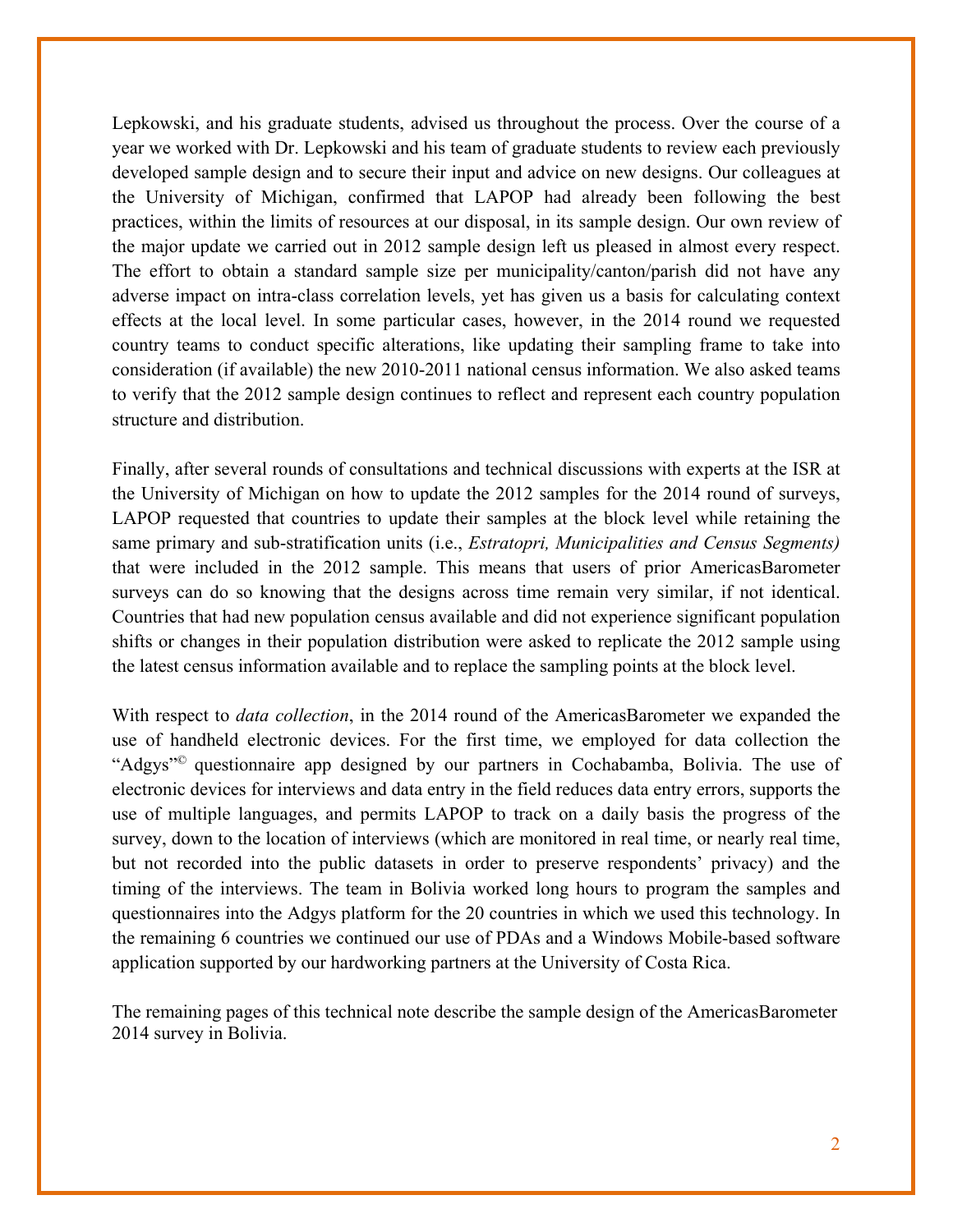## *Bolivia 2014 AmericasBarometer Round*

This survey was carried out between March  $26<sup>th</sup>$  and May  $18<sup>th</sup>$ ,  $2014$  as part of the LAPOP AmericasBarometer 2014 round of surveys. The 2014 survey was conducted by Vanderbilt University, and Ciudadania,Comunidad de Estudios Sociales y Acción Pública. The 2014 AmericasBarometer survey in Bolivia received generous support from Swedish Embassy in Bolivia, IDEA International, Vanderbilt University and UNDP.

The project used a national probability sample design of voting-age adults, with a total N of 3,068 people, maintaining the sample size adopted in all previews LAPOP studies in Bolivia since 1998. It involved face-to-face interviews conducted in Spanish, with some interviews in Quechua and Aymara for monolingual speakers of those languages.

The survey used a complex sample design, taking into account stratification and clustering, and weighting. The sample is composed of nine strata representing the departments of the country: La Paz, Santa Cruz, Cochabamba, Oruro, Chuquisaca, Potosí, Pando, Tarija and Beni. Each department was further sub-stratified by municipality size and by urban and rural areas.

The sample consists of 129 primary sampling units and 505 final sampling units (or clusters) including all 9 Departments. A total of 2,035 respondents were surveyed in urban areas and 1,033 in rural areas. The estimated margin of error for the survey is  $\pm$  1.78. Table 1 shows the unweighted sample size in each of the nine strata and by municipality size.

| <b>Strata</b>                         | <b>Unweighted Sample Size</b> |
|---------------------------------------|-------------------------------|
| La Paz                                | 408                           |
| Santa cruz                            | 409                           |
| Cochabamba                            | 410                           |
| Oruro                                 | 312                           |
| Chuquisaca                            | 304                           |
| Potosí                                | 302                           |
| Pando                                 | 311                           |
| Tarija                                | 304                           |
| Beni                                  | 308                           |
| <b>Total</b>                          | 3,068                         |
|                                       |                               |
| <b>Size of Municipality</b>           |                               |
| More than 100.000 inhabitants         | 1,424                         |
| Between 25.000 and 99.999 inhabitants | 344                           |
| Between 2.000 and 24.999 inhabitants  | 1,300                         |
| <b>Total</b>                          | 3,068                         |

| Table 1: Sample sizes by Strata and Municipality Size in the 2014 AmericasBarometer |
|-------------------------------------------------------------------------------------|
| <b>Survey in Bolivia</b>                                                            |